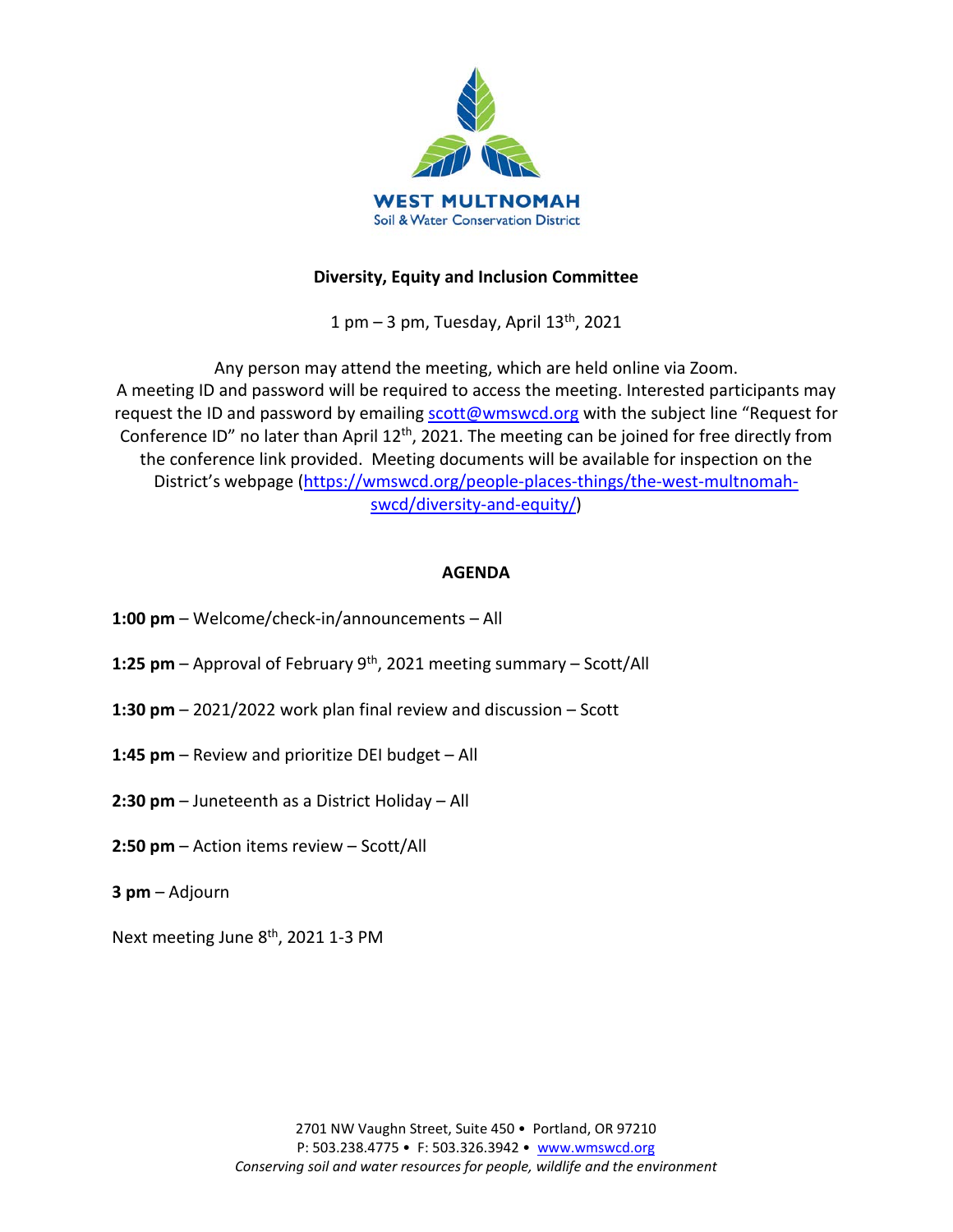## **DRAFT -- WMSWCD Diversity, Equity and Inclusion (DEI) Committee Meeting Summary – DRAFT February 9, 2021 1:00pm to 3:00 pm, WMSWCD Zoom meeting**

**Attending:** Scott Gall (Chair); Jim Cathcart, Jan Hamer, Mary Logalbo, Renee Magyar, Terri Preeg Riggsby, Randi Razalenti, Laura Taylor

**Welcome/Check-In/Announcements –** Terri shared that she went to the NACD board meeting last week, and that there are resources around DEI work that they are doing that Terri has shared with the DEI Committee via email.

Laura shared that the intern interviewees have been chosen for the upcoming internship and appears to be a diverse pool of applicants to interview that are well qualified. Laura also shared that she went to a conference called Rewild and this was an eye-opening conference with a lot of social justice aspects.

Renee reported that an article was sent amongst staff about tear gas found in soil at Cottonwood School because of being located next to Immigration and Customs Enforcement & related protests around this area. Renee and other staff are thinking about the District's voice of how to respond to this because this is a broad and complicated issue.

Mary shared that Indi is making progress on the *Whose Land is Our Land*? 1-pager and Mary will have a review draft by this coming Monday from Indi that Mary will share after Jim, Renee and Mary have a look.

**Approval of January 21, 2021 Meeting Summary** – Laura had one clarifier in DEI Related Tactics, Goal 1, Section 1 this had mentioned that a supervisor for a DEI internship would likely be assigned by recruiting someone. Laura mentioned that another option talked about at the meeting was to have the regular intern supervisor be the supervisor and that someone from the DEI Committee would be the point-person for the work plan for this intern. No final decision was made at the meeting, and therefore not all options discussed made it in the minutes. To make it clearer, for the final minutes Randi will add "No final decision was reached with how a supervisor would be selected." The minutes were approved with the amended changes.

**2021/2022 DEI Initiatives Tracking Document (work plan) –** Scott explained that as items have become ingrained in others' work plans, they have been moved off of the DEI work plan. This work plan is to track initiatives of the DEI Committee and items that require funding will be documented as such. Items that list responsible staff should also be included on the staff's individual work plans. Jim encouraged the group to look at the new Long Range Business Plan (LRBP) draft goals and tactics to ensure we put any items that are in it that we want to see initiated. DEI Committee members were encouraged to increase time in their annual work plans for DEI work due to new initiatives.

Jim mentioned that the Advisory Committee that we had for the LRBP update might have some of the individuals on the upcoming Community Advisory Committee, but it will have a different purpose. The purpose of the Community Advisory Committee needs to start with DEI Committee and Leadership Team, and then to be taken to the Board. This needs to be a slow and deliberate process to do it correctly. The work for the DEI Committee for the upcoming fiscal year is going to be figuring out what the process for this Community Advisory Committee should look like. Consider coming to the Board in the fall to propose how this will look. Jan mentioned in his experience that an Advisory Committee has been more of an 'approval' type of relationship and recommends taking time developing this so the Advisory Committee does have time to contribute more meaningfully. Mary wants to take some time to discuss and document what was learned from the last Advisory Committee that helped with the LRBP update. Terri is willing to reach out to colleagues about what they have done in terms of an Advisory Committee.

The DEI Committee went through line by line of the draft work plan. Scott will work with Randi to figure out the budget needed for training. Translation services was taken off of this work plan to be included in the Communications work plan. Terri and Jan agreed with Randi's recommendation with adding funding to item #3 (Seek out partnership opportunities and steps that lead to diversifying the board and organizational Leadership), to ensure we have funding for facilitation with Cliff Jones as needed for difficult discussions that may be needed with the board, and to also add the facilitation itself to tactics. Mary suggested adding budget for Community Engagement Liaisons (CELs) that might be able to help with recruitment.

For Item #4 (Build and strengthen individual and organizational relationships with new and current partners representing historically underserved communities), Laura mentioned that if there are certain partners that we want to invest in a relationship, we should make certain actions to support this and possibly add specific partners as we see. Renee brought up putting in job descriptions for board members and having a DEI component. Jim has this on his to-do list, though this is a back-burner item at this point. If the DEI Committee would like to see a component on this, they can ask for Jim to do this and he will work with Terri to develop this. Mary mentioned that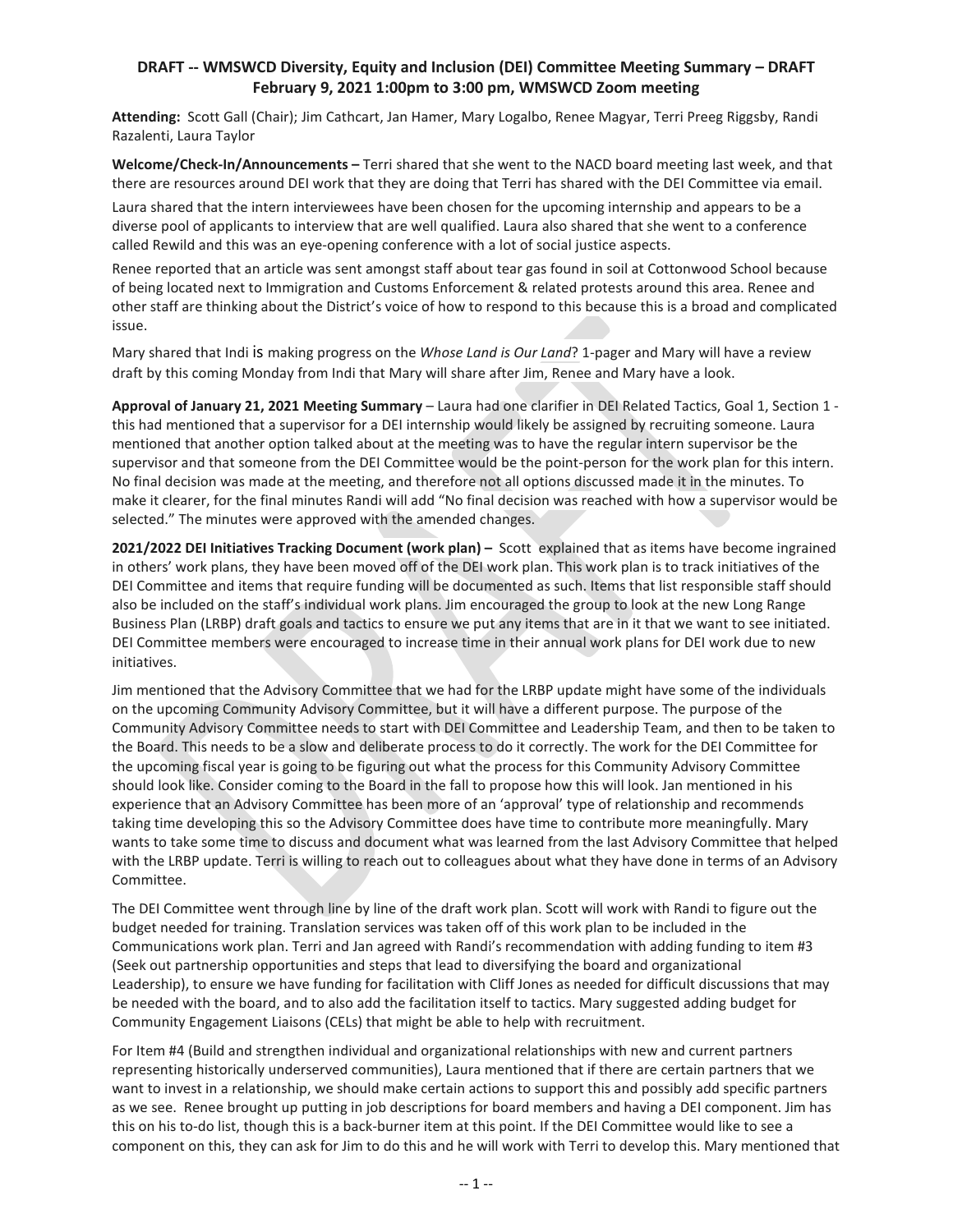in the new LRBP draft there is an approach in the current strategic directions to implement this work. The group had to stop reviewing due to timing. If folks had comments on the rest of the draft work plan, they were instructed to email Scott.

**Action item:** Scott will get the DEI Committee annual work plan put into the new format that incorporates the new LRBP and will send to the DEI Committee to give feedback on as able.

**Potential Performance Evaluation for DEI Activity in Employee Work Plans –** Scott shared the proposal from the Leadership Team for DEI activity being part of staff's performance evaluations. Laura and Randi felt comfortable with the level that this is asking for. Terri felt this should be more 'binary' than the proposal as this might be difficult to rate. Renee noted that if the District is putting DEI items as a part of our initiatives, this might not be enough to have this as a pass/fail type of rating.

Terri brought up the time tracking app that she had recommended so staff can record and know how long items actually take. If you go beyond the minimum requirement, you might be doing more than what was budgeted for. Terri wants to ensure that staff are not overburdened and are able to succeed.

The group concluded to keep the three tiers as a trial, and to drop the word 'personal' as stated previously.

**Future DEI Committee Meetings/Times –** The DEI Committee will keep the timing of these meetings to every other month on the 2nd Tuesday of the month from 1pm-3pm.

**Action item:** Next meeting the DEI Committee will finalize the work plan to include as part of the packet for the Budget Committee meeting as needed.

### **Action Items Review**

See above.

**Next Meeting:** April 13, 1:00pm-3:00pm

Notes taken by Randi Razalenti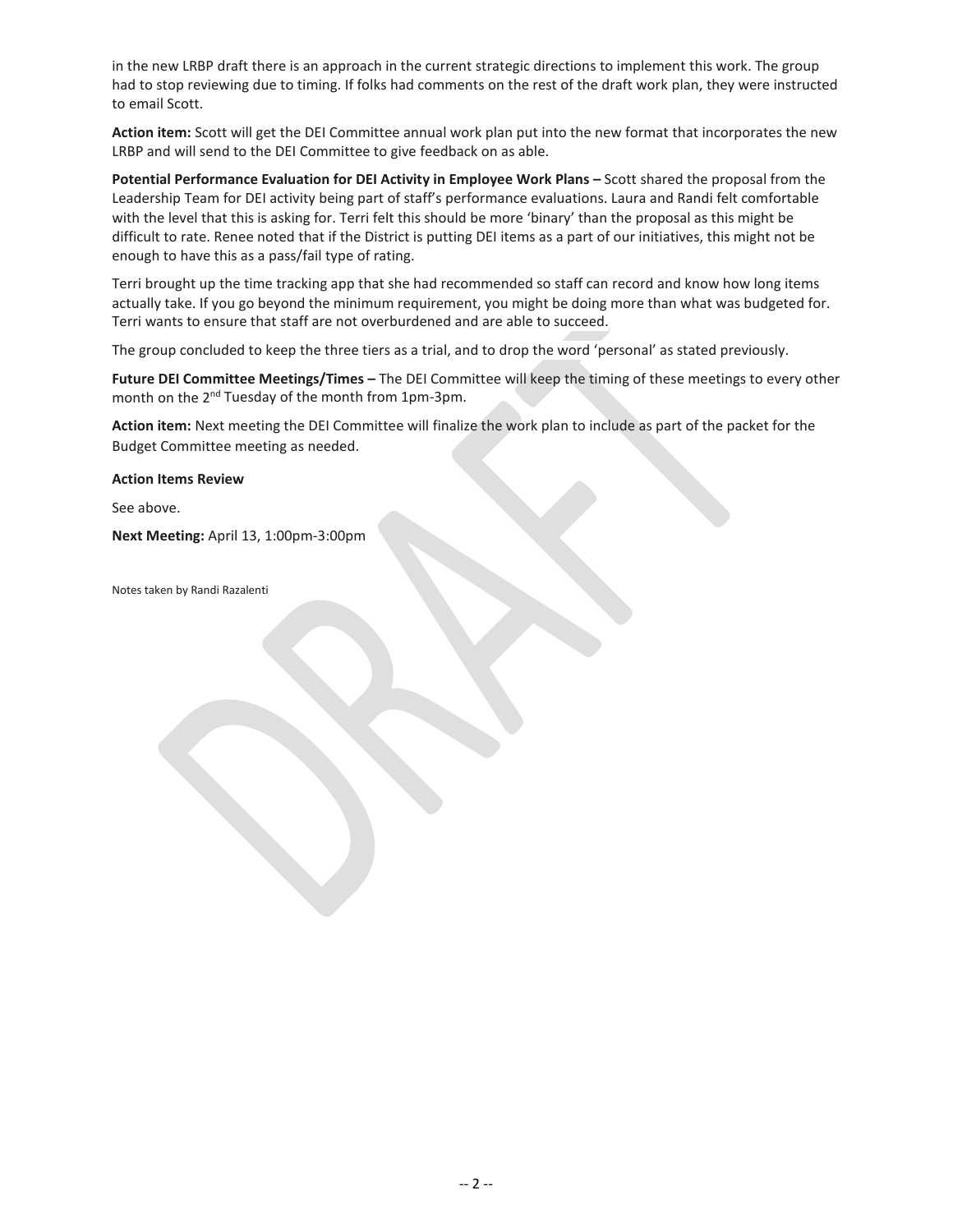### **WORKING DRAFT Diversity Equity and Inclusion (DEI) Committee 2021-22 ANNUAL WORKPLAN**

|                | Item # Strategic Direction | Goal                                    | Tactic(s)<br>Outcome                                                     |                                                            | STAFF, BOARD AND/OR<br><b>PARTNERS INVOLVED</b> | <b>Budget Recommendation</b> |
|----------------|----------------------------|-----------------------------------------|--------------------------------------------------------------------------|------------------------------------------------------------|-------------------------------------------------|------------------------------|
|                |                            |                                         |                                                                          |                                                            |                                                 |                              |
|                | SD1 - Embed equity         | 1.1 Support, foster, and further grow   | A. Support and uphold a committee comprised of staf                      | Leadership, policy recommendations, and feedback are       | <b>DEI Committee</b>                            |                              |
|                | and inclusion in all       | staff, board, and partners' capacity to | and board directors devoted to diversity, equity and                     | provided as needed or requested by WMSWCD Staff and        |                                                 |                              |
|                | that we are and all        | embed equity and inclusion              | inclusion (DEI) who review our policies and actions,                     | Board for DEI-related topics.                              |                                                 |                              |
|                | that we do.                |                                         | seek and encourage staff/board trainings, and work                       |                                                            |                                                 |                              |
|                |                            |                                         | towards continued growth by all those within the                         |                                                            |                                                 |                              |
|                |                            |                                         | organization and those with which we partner.                            |                                                            |                                                 |                              |
|                |                            |                                         |                                                                          |                                                            |                                                 |                              |
|                |                            |                                         |                                                                          |                                                            |                                                 |                              |
| $\overline{2}$ | SD1 - Embed equity         | 1.1 Support, foster, and further grow   | B. Provide annual trainings for board and staff on                       | New interns, staff, and board are trained in Racial Equity | Office Manager /                                | \$3000                       |
|                | and inclusion              | staff, board, and partners' capacity to | specific DEI topics. Ensure trainings are delivered and                  | 101 within 1 year of onboarding.                           | Supervisor of new staff (as                     | - for 2-3 trainings          |
|                |                            | embed equity and inclusion              | a DEI training plan for any new hires is developed.                      | Offer advanced trainings as they become available to       | applicable) with help from                      |                              |
|                |                            |                                         |                                                                          | staff, board, and partners, or as further training is      | DEI Committee; all staff                        |                              |
|                |                            |                                         |                                                                          | requested by staff or board.                               | and board                                       |                              |
|                |                            |                                         |                                                                          |                                                            |                                                 |                              |
| 3              | SD1 - Embed equity         | 1.1 Support, foster, and further grow   | C. Devote staff time to DEI work in annual work plans                    | staff actively and regularly devoting time to deepening    | Communications, assist                          |                              |
|                | and inclusion              | staff, board, and partners' capacity to | and all workplans are vetted for opportunities to                        | their understanding of DEI topics and creating a work      | from DEI comm.                                  |                              |
|                |                            | embed equity and inclusion              | support DEI through an equity lens review. (NEW)                         | enviroment where these topics openly discussed and         |                                                 |                              |
|                |                            |                                         |                                                                          | addressed.                                                 |                                                 |                              |
| $\overline{4}$ | SD1 - Embed equity         | 1.1 Support, foster, and further grow   | D. Build on the "Whose Land is Our Land" report                          | Sharing the report's stories by working with those who     | Urban Conservationist;                          | \$3,000                      |
|                | and inclusion              | staff, board, and partners' capacity to | through events that help share the history uncovered                     | have expertise/experiences in the same.                    | Communications &                                |                              |
|                |                            | embed equity and inclusion              | about race, place, and equity in Multnomah County.                       | In partnership with PSU's Hatfield School of               | Outreach Manager                                |                              |
|                |                            |                                         | (New focus)                                                              | Government                                                 |                                                 |                              |
|                | SD1 - Embed equity         | 1.1 Support, foster, and further grow   | E. Host a DEI internship to help assess and inform our                   | capacity to work on DEI intiatives, policings and          | Supervisor (yet to be                           | \$10,500 for intern pay      |
| 5              | and inclusion              |                                         |                                                                          |                                                            | determinded); DEI                               |                              |
|                |                            | staff, board, and partners' capacity to | equity iniatives including staff/board trainings,                        | advancements is increased and expedited.                   |                                                 |                              |
|                |                            | embed equity and inclusion              | partnership development, workplan development, DEI                       |                                                            | Committee assist with                           |                              |
|                |                            |                                         | committee meetings, and analyzing 2020 census data.                      |                                                            | position description and                        |                              |
|                |                            |                                         | (NEW)                                                                    |                                                            | workplan with input from                        |                              |
| 6              | SD1 - Embed equity         | 1.1 Support, foster, and further grow   | F. Integrate at least two inclusivity and equity speaker                 | -1-2 Speakers that bring a perspective outside the         | all staff<br>Communications &                   | \$1,000                      |
|                |                            |                                         |                                                                          |                                                            |                                                 |                              |
|                | and inclusion              | staff, board, and partners' capacity to | topics per year into existing district events. (NEW)                     | dominant culture (e.g. TEK)                                | Outreach Manager with                           |                              |
|                |                            | embed equity and inclusion              |                                                                          | -1-2 speakers that are self-identified as BIPOC            | support from all staff as                       |                              |
| $\overline{7}$ | SD1 - Embed equity         | 1.2 Proactively implement decision-     | A. Seek advice from diverse community leaders and                        | Plan in place for forming advisory committee               | needed<br>Urban Conservationist as              | \$4200                       |
|                | and inclusion              | making strategies that lead to more     | members on how to best deliver our work by forming                       |                                                            | lead; District manager, DEI                     | - Facilitation;              |
|                |                            |                                         |                                                                          |                                                            |                                                 |                              |
|                |                            | equitable and inclusive outcomes.       | an advisory committee that provides biannual                             |                                                            | Committee & Board, CELs                         | recruitment of               |
|                |                            |                                         | recommendations on our operations and workplans.                         |                                                            | & Community members                             | committee members,           |
|                |                            |                                         |                                                                          |                                                            |                                                 | hire CELs to review          |
|                |                            |                                         |                                                                          |                                                            |                                                 | sturcture/process            |
| 8              | SD1 - Embed equity         | 1.2 Proactively implement decision-     | B. Use Equity Lens prior to all key decision points (i.e.,               | DEI Committee serves as a facilitator for equity lens      | DEI Committee, all staff                        |                              |
|                | and inclusion              | making strategies that lead to more     | policy change, hiring, hiring practices, employee                        | exercies as requested. Capture and apply learnings from    |                                                 |                              |
|                |                            | equitable and inclusive outcomes.       | wellness, organizational health, work plan and budget applying the lens. |                                                            |                                                 |                              |
|                |                            |                                         | reviews, and delivery of conservation practices) in                      |                                                            |                                                 |                              |
|                |                            |                                         | order to embed a system of checks and balances that                      |                                                            |                                                 |                              |
|                |                            |                                         | incorporates DEI in every facet of the organization.                     |                                                            |                                                 |                              |
|                |                            |                                         |                                                                          |                                                            |                                                 |                              |
|                |                            |                                         |                                                                          |                                                            |                                                 |                              |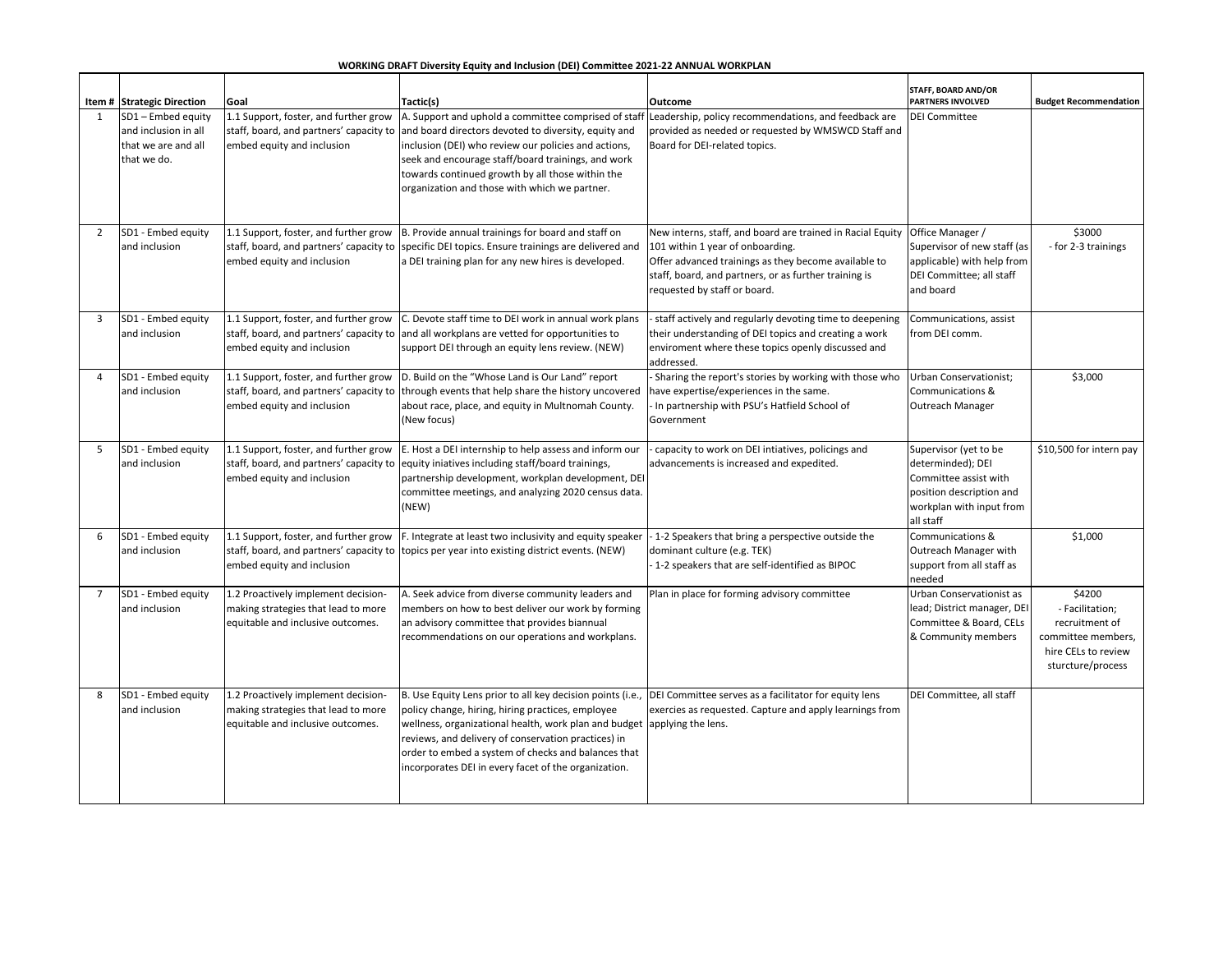### **WORKING DRAFT Diversity Equity and Inclusion (DEI) Committee 2021-22 ANNUAL WORKPLAN**

|    | Item # Strategic Direction                                                                                               | Goal                                                                                                                                                                                                                          | Tactic(s)                                                                                                                                                                                                                                                                       | Outcome                                                                                                                                                                                                                                                                                                                                                                                                            | <b>STAFF, BOARD AND/OR</b><br><b>PARTNERS INVOLVED</b>                                                  | <b>Budget Recommendation</b>                                         |
|----|--------------------------------------------------------------------------------------------------------------------------|-------------------------------------------------------------------------------------------------------------------------------------------------------------------------------------------------------------------------------|---------------------------------------------------------------------------------------------------------------------------------------------------------------------------------------------------------------------------------------------------------------------------------|--------------------------------------------------------------------------------------------------------------------------------------------------------------------------------------------------------------------------------------------------------------------------------------------------------------------------------------------------------------------------------------------------------------------|---------------------------------------------------------------------------------------------------------|----------------------------------------------------------------------|
| 9  | SD1 - Embed equity<br>and inclusion                                                                                      | 1.2 Proactively implement decision-<br>making strategies that lead to more<br>equitable and inclusive outcomes.                                                                                                               | D. Develop and use land acknowledgements to<br>understand the longstanding and tragic history that<br>has brought the opportunity for us to work on the<br>land, and to seek to understand our place within that<br>history including our commitment to address the<br>history. | Develop 1 or more versions of a land use<br>aknowledgement, tailored for specific use at events, in<br>presentations, on the website and in other key<br>communications. All versions are vetted by members or<br>representatives of at least 3 different Tribal<br>organizations, and further tailored as needed for a<br>specific use, especially if the event or presentation<br>involves Tribal participation. | District manager & Urban<br>Conservationist with<br>review by committee,<br><b>Tribal organizations</b> | \$1000 - for paying tribal<br>members for their time                 |
| 10 | SD1 - Embed equity<br>and inclusion                                                                                      | 1.3 Work to welcome, increase and<br>maintain diversity within our board<br>and staff, contractors we hire, and<br>the people who benefit from our<br>work to better reflect the diverse<br>demographics of our service area. | A. Analyze results of the 2020 Census data to better<br>understand the demographics of the district and use<br>that information to inform strategies that focus on<br>producing more equitable outcomes in the delivery of related goals<br>our services. (NEW)                 | -Better understanding of the racial make up of the<br>district.<br>Demogrpahic analysis completed to inform other DEI                                                                                                                                                                                                                                                                                              | DEI Intern & supervisor,<br>Ubran Conservationist                                                       |                                                                      |
| 11 | SD1 - Embed equity<br>and inclusion                                                                                      | 1.3 Work to welcome, increase and<br>maintain diversity within our board<br>and staff, contractors we hire, and<br>the people who benefit from our<br>work to better reflect the diverse<br>demographics of our service area. | B. Set board and staff recruitment and retention goals<br>around demographic data findings to achieve a state<br>where our board and staff, the contractors we hire,<br>and the people who benefit from our work reflect the<br>demographics of our service area. (NEW)         | Use 2020 Census Data to provide recommendations to<br>the Board as to how staff, board, and contractors may<br>reflect the demographics of our service area.<br>Finalize Associate Board Director recruitement process<br>and actively recruit new Associate directors, per the<br>above.                                                                                                                          | DEI Committee; Board                                                                                    |                                                                      |
| 12 | SD1 - Embed equity<br>and inclusion                                                                                      | 1.3 Work to welcome, increase and<br>maintain diversity within our board<br>and staff, contractors we hire, and<br>the people who benefit from our<br>work to better reflect the diverse<br>demographics of our service area. | C. Set up mechanisms, including anoynymous<br>platforms, to understand how those interacting with<br>our organization feel about the interaction, with an<br>emphasis on ensuring a welcoming and safe<br>environment.                                                          | Staff, board, and contractors feel the District is a<br>welcome and safe envirnoment.                                                                                                                                                                                                                                                                                                                              | Leadership Team; DEI<br>committee                                                                       |                                                                      |
| 13 | SD2 - Ensure we are<br>welcoming,<br>adaptable, supportive<br>viable, effective, and<br>sustainable in our<br>practices. | 2.3 Support and build on<br>opportunities to foster a welcoming<br>environment.                                                                                                                                               | A. Develop and support affinity groups that meet our<br>needs. Address affinity group best practices; how to<br>get started and implement affinity groups as desired;<br>how to incorporate regional partnership<br>opportunities. (NEW)                                        | staff are enabled to join affinity groups of their choice<br>working with regional partners to expand potential<br>network for these groups                                                                                                                                                                                                                                                                        | <b>DEI Committee</b>                                                                                    |                                                                      |
| 14 | SD2 - Ensure we are<br>welcoming,<br>adaptable, supportive<br>viable, effective, and<br>sustainable in our<br>practices. | 2.3 Support and build on<br>opportunities to foster a welcoming<br>environment.                                                                                                                                               | B. Make time and space for voluntary staff<br>conversations and check-ins (on equity or otherwise).                                                                                                                                                                             | Staff feel supported, welcome, and have a platform to<br>openly brainstorm together on concepts to improve<br>District's goals related to DEI.                                                                                                                                                                                                                                                                     | Co-Chairs, Randi                                                                                        |                                                                      |
| 15 | SD2 - Ensure we are<br>welcoming,<br>adaptable, supportive<br>viable, effective, and<br>sustainable in our<br>practices. | 2.3 Support and build on<br>opportunities to foster a welcoming<br>environment.                                                                                                                                               | E. Develop and implement welcoming recruitment<br>and onboarding procedures for those new to our<br>organization (new Associate Directors, budget<br>committee members, advisory committee members,<br>volunteers, and staff                                                    | Associate Board Director Recruitment process is<br>nclusive and welcoming.<br>Recruit Associate Board Directors have skillsets that<br>help the Board and mission of the district.<br>Diversity within the board and organization. Utilizing<br>facilitation as necessary.                                                                                                                                         | <b>DEI Committee</b>                                                                                    | \$1000 - Consultation/<br>Facilitation with Cliff<br>Jones as needed |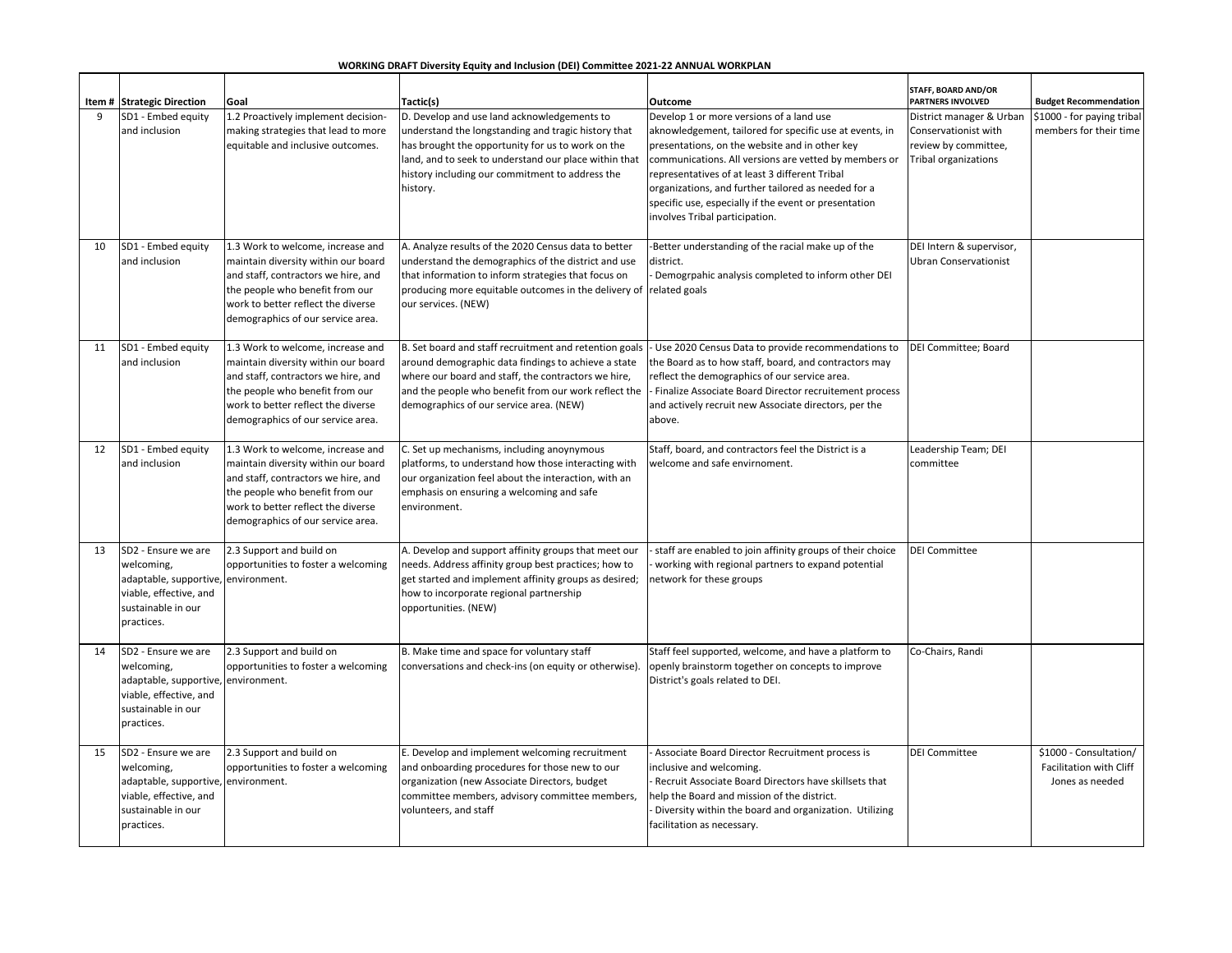|          |                                     |                                                                                                                                  |                                                                                                                                                                                                                                                              |                                                                                                                                                                                               | <b>DEI Committee</b> |                    | <b>Program Budget</b>  |                                                                                                                                                              |
|----------|-------------------------------------|----------------------------------------------------------------------------------------------------------------------------------|--------------------------------------------------------------------------------------------------------------------------------------------------------------------------------------------------------------------------------------------------------------|-----------------------------------------------------------------------------------------------------------------------------------------------------------------------------------------------|----------------------|--------------------|------------------------|--------------------------------------------------------------------------------------------------------------------------------------------------------------|
| Item $#$ | <b>Strategic Direction</b>          | Goal                                                                                                                             | Tactic(s)                                                                                                                                                                                                                                                    | <b>Outcome</b>                                                                                                                                                                                | Recomentdation       | <b>Budget FY22</b> | Area                   | <b>Notes</b>                                                                                                                                                 |
|          | SD1 - Embed equity and<br>inclusion | further grow staff,<br>board, and partners'<br>capacity to embed<br>equity and inclusion                                         | 1.1 Support, foster, and $ B$ . Provide annual trainings for board and staff on<br>specific DEI topics. Ensure trainings are delivered and Racial Equity 101 within 1 year of onboarding.<br>a DEI training plan for any new hires is developed.             | New interns, staff, and board are trained in<br>Offer advanced trainings as they become<br>available to staff, board, and partners, or as<br>further training is requested by staff or board. | \$3,000              | \$3,000 Fiscal     |                        | For 2-3 trainings                                                                                                                                            |
|          | SD1 - Embed equity and<br>inclusion | further grow staff,<br>board, and partners'<br>capacity to embed<br>equity and inclusion                                         | 1.1 Support, foster, and  D. Build on the "Whose Land is Our Land" report<br>through events that help share the history uncovered those who have expertise/experiences in the<br>about race, place, and equity in Multnomah County.<br>(New focus)           | - Sharing the report's stories by working with<br>same.<br>In partnership with PSU's Hatfield School of<br>Government                                                                         | \$3,000              |                    | Communications         | Would have to be new project<br>under events; not in<br>communications AWP or budget;                                                                        |
|          | SD1 - Embed equity and<br>inclusion | further grow staff,<br>board, and partners'<br>capacity to embed<br>equity and inclusion                                         | 1 Support, foster, and $ $ E. Host a DEI internship to help assess and inform our<br>equity iniatives including staff/board trainings,<br>partnership development, workplan development,<br>DEI committee meetings, and analyzing 2020 census<br>data. (NEW) | - capacity to work on DEI intiatives, policies and<br>advancements is increased and expedited.                                                                                                | \$5,250              |                    | Personnel              | Postpone until FY23 (fall 2022); no<br>ability to add staff                                                                                                  |
|          | SD1 - Embed equity and<br>inclusion | 1.1 Support, foster, and<br>further grow staff,<br>board, and partners'<br>capacity to embed<br>equity and inclusion             | . Integrate at least two inclusivity and equity<br>speaker topics per year into existing district events.<br>(NEW)                                                                                                                                           | 1-2 Speakers that bring a perspective outside<br>the dominant culture (e.g. TEK)<br>-1-2 speakers that are self-identified as BIPOC                                                           | \$1,000              |                    | \$1,000 Communications | Incorporate into Soil School<br>existing budget of \$7,500                                                                                                   |
|          | SD1 - Embed equity and<br>inclusion | 1.2 Proactively<br>implement decision-<br>making strategies that<br>lead to more equitable<br>and inclusive outcomes. workplans. | A. Seek advice from diverse community leaders and<br>members on how to best deliver our work by<br>forming an advisory committee that provides<br>biannual recommendations on our operations and                                                             | Plan in place for forming advisory committee                                                                                                                                                  | \$4,200              |                    | \$2,000 Communications | Facilitation; recruitment of<br>committee members, hire CELs to<br>review sturcture/process; include<br>in Long Range Business Plan<br>Update/Implementation |

## **WORKING DRAFT Diversity Equity and Inclusion (DEI) Committee 2021-22 ANNUAL WORKPLAN**